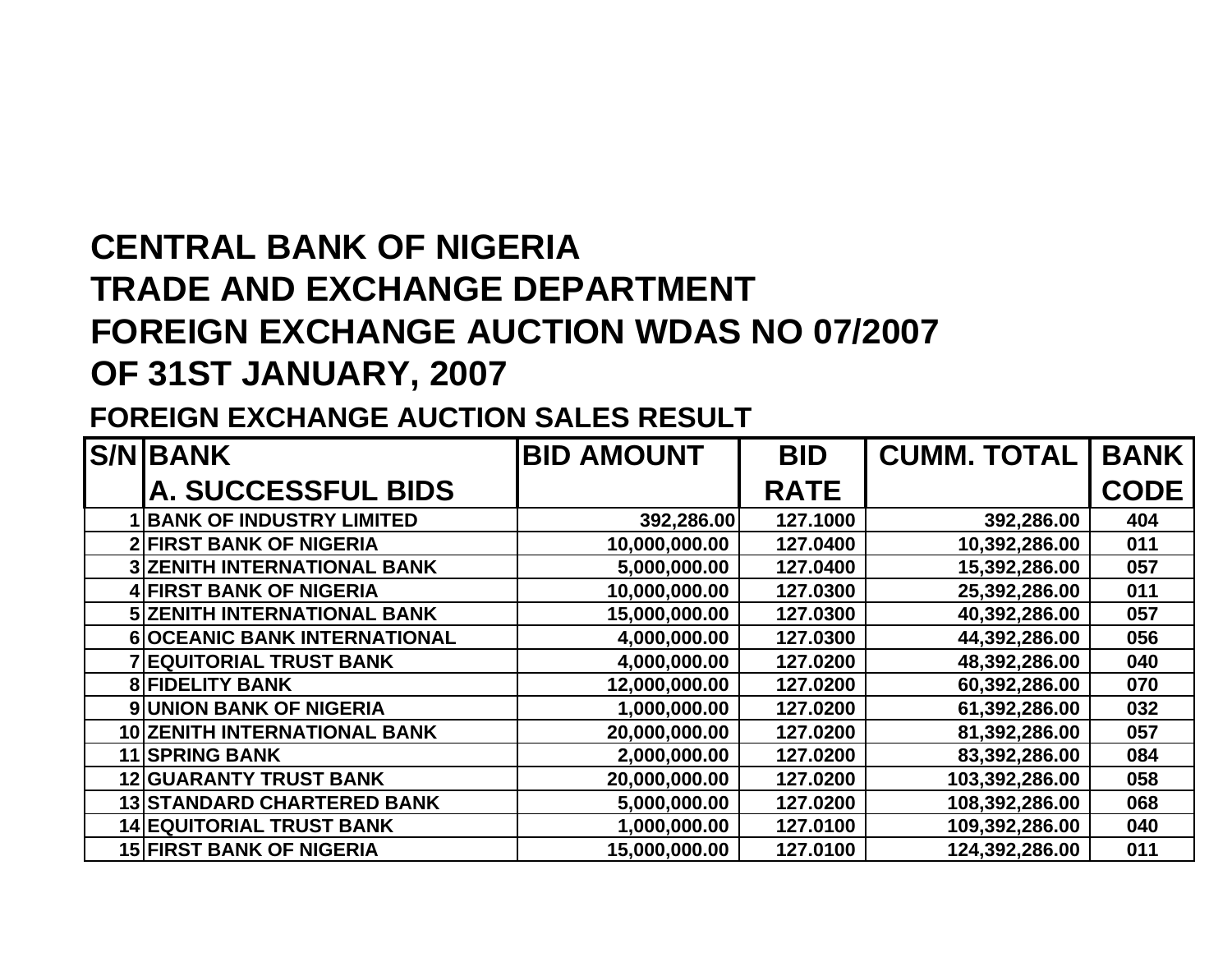| 16 PLATINUMHABIB BANK             | 3,000,000.00   | 127.0100 | 127,392,286.00    | 082 |
|-----------------------------------|----------------|----------|-------------------|-----|
| <b>17 UNION BANK OF NIGERIA</b>   | 1,000,000.00   | 127.0100 | 128,392,286.00    | 032 |
| <b>18 IBTCCHARTERED BANK</b>      | 500,000.00     | 127.0100 | 128,892,286.00    | 221 |
| <b>19 GUARANTY TRUST BANK</b>     | 6,000,000.00   | 127.0100 | 134,892,286.00    | 058 |
| 20 STANDARD CHARTERED BANK        | 3,000,000.00   | 127.0100 | 137,892,286.00    | 068 |
| <b>21 DIAMOND BANK</b>            | 5,000,000.00   | 127.0100 | 142,892,286.00    | 063 |
| 22 INTERCONTINENTAL BANK          | 16,299,837.49  | 127.0100 | 159,192,123.49    | 069 |
|                                   | 159,192,123.49 |          |                   |     |
| <b>B. UNSUCCESSFUL BIDS</b>       |                |          |                   |     |
| <b>23 FIDELITY BANK</b>           | 500,000.00     | 127.0000 | 159,692,123.49    | 070 |
| <b>24 PLATINUMHABIB BANK</b>      | 3,000,000.00   | 127.0000 | 162,692,123.49    | 082 |
| <b>25 IBTCCHARTERED BANK</b>      | 500,000.00     | 127.0000 | 163, 192, 123. 49 | 221 |
| <b>26 STANDARD CHARTERED BANK</b> | 1,000,000.00   | 127.0000 | 164, 192, 123. 49 | 068 |
| <b>27 DIAMOND BANK</b>            | 10,000,000.00  | 127.0000 | 174,192,123.49    | 063 |
| <b>28 GUARANTY TRUST BANK</b>     | 500,000.00     | 126.9900 | 174,692,123.49    | 058 |
| <b>29 DIAMOND BANK</b>            | 5,000,000.00   | 126.9900 | 179,692,123.49    | 063 |
|                                   | 20,500,000.00  |          |                   |     |
| TOTAL (A+B)                       | 179,692,123.49 |          |                   |     |

## **BANKS' BDC CASH REQUEST**

| <b>S/NBANK</b>            | <b>BID AMOUNT</b> | <b>BID</b>  | <b>CUMM. TOTAL   BANK</b> |             |
|---------------------------|-------------------|-------------|---------------------------|-------------|
| <b>A. SUCCESSFUL BIDS</b> |                   | <b>RATE</b> |                           | <b>CODE</b> |
| <b>1 SKYE BANK</b>        | 2.000.000.00      | 127.0200    | 2,000,000.00              | 076         |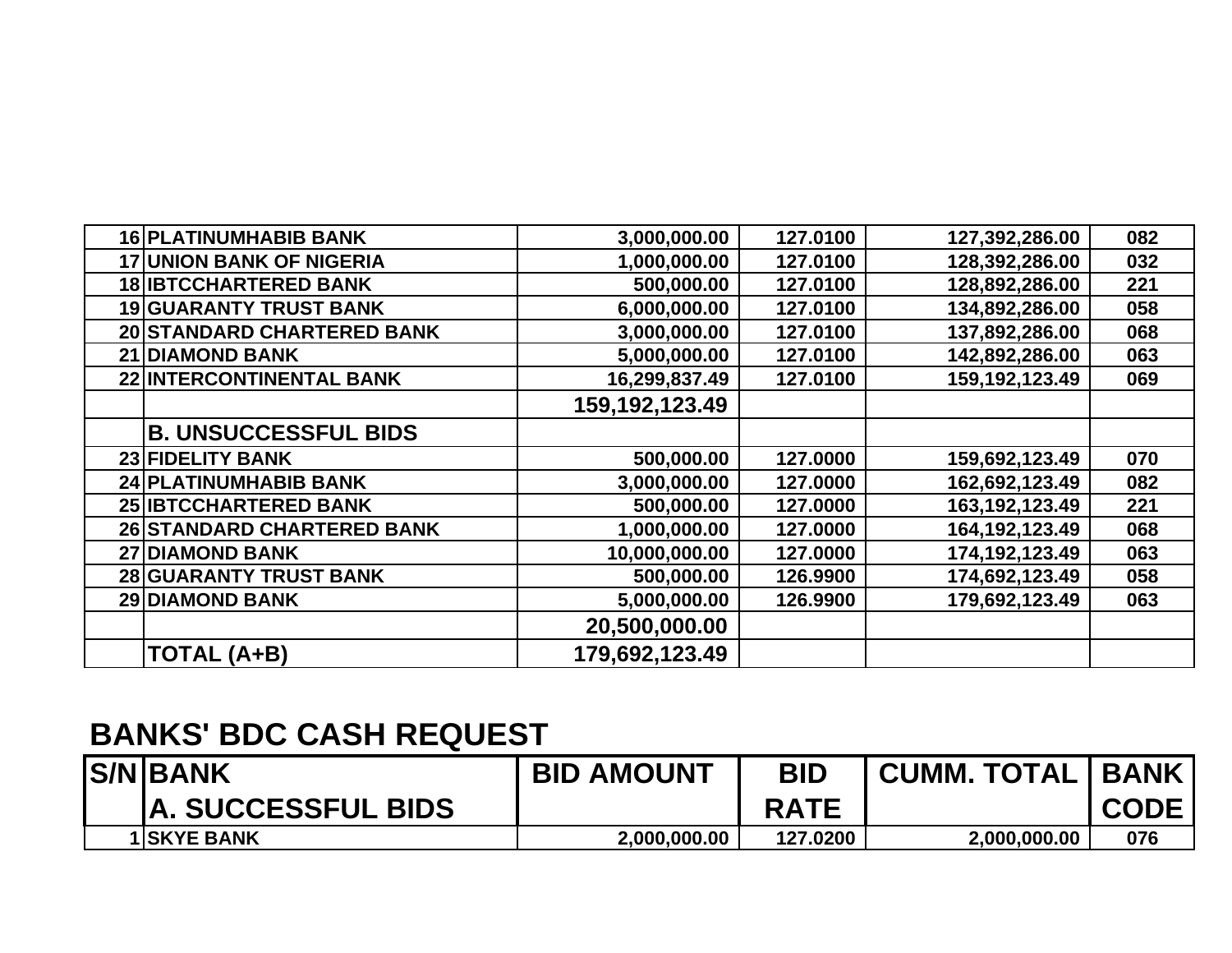| <b>2 EQUITORIAL TRUST BANK</b> | 2,000,000.00 | 127.0200 | 4,000,000.00 | 040 |
|--------------------------------|--------------|----------|--------------|-----|
| <b>3 UNION BANK OF NIGERIA</b> | 2,000,000.00 | 127.0200 | 6,000,000.00 | 032 |
| <b>4 GUARANTY TRUST BANK</b>   | 700,000.00   | 127.0200 | 6,700,000.00 | 058 |
|                                | 6,700,000.00 |          |              |     |
| <b>B. UNSUCCESSFUL BIDS</b>    |              |          |              |     |
| <b>5 WEMA BANK</b>             | 2,000,000.00 | 127.0000 | 8,700,000.00 | 035 |
|                                | 2,000,000.00 |          |              |     |
| TOTAL (A+B)                    | 8,700,000.00 |          |              |     |

## **SUMMARY FOR WHOLESALE DAS 07 OF 31-01-2007**

 **AMOUNT OFFERED FOR SALE US\$80,000,000.00 AMOUNT SOLD AT WDAS US\$159,192,123.49 AMOUNT SOLD AT BANKS' BDC US\$6,700,000.00 TOTAL AMOUNT SOLD US\$165,892,123.49 NO. OF PATICIPATING BANKS 17**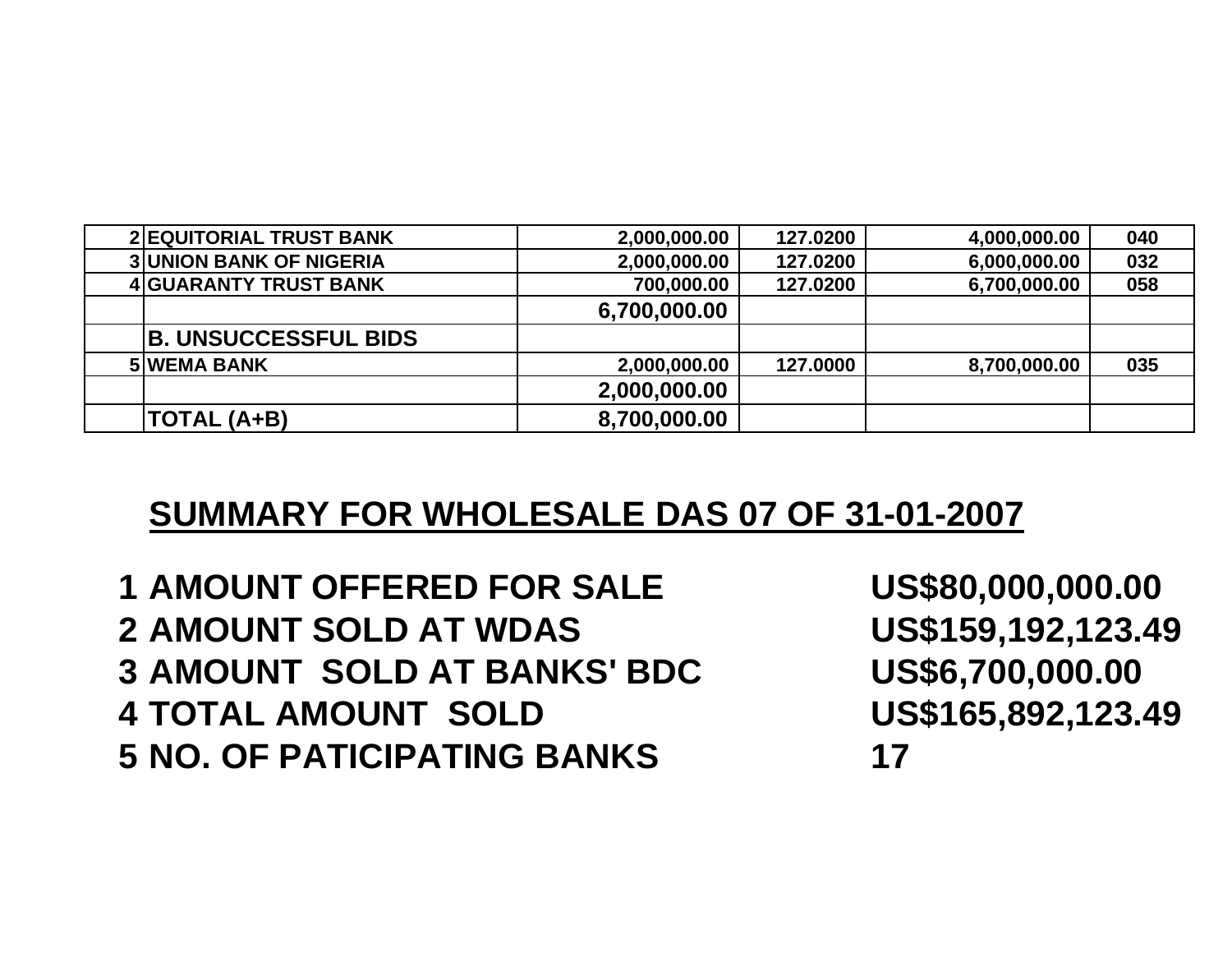| <b>WEIGHTED</b> |  |  |  |
|-----------------|--|--|--|
| <b>AVERAGE</b>  |  |  |  |
| 0.2775          |  |  |  |
| 7.0699          |  |  |  |
| 3.5349          |  |  |  |
| 7.0693          |  |  |  |
| 10.6040         |  |  |  |
| 2.8277          |  |  |  |
| 2.8275          |  |  |  |
| 8.4825          |  |  |  |
| 0.7069          |  |  |  |
| 14.1375         |  |  |  |
| 1.4138          |  |  |  |
| 14.1375         |  |  |  |
| 3.5344          |  |  |  |
| 0.7068          |  |  |  |
| 10.6023         |  |  |  |